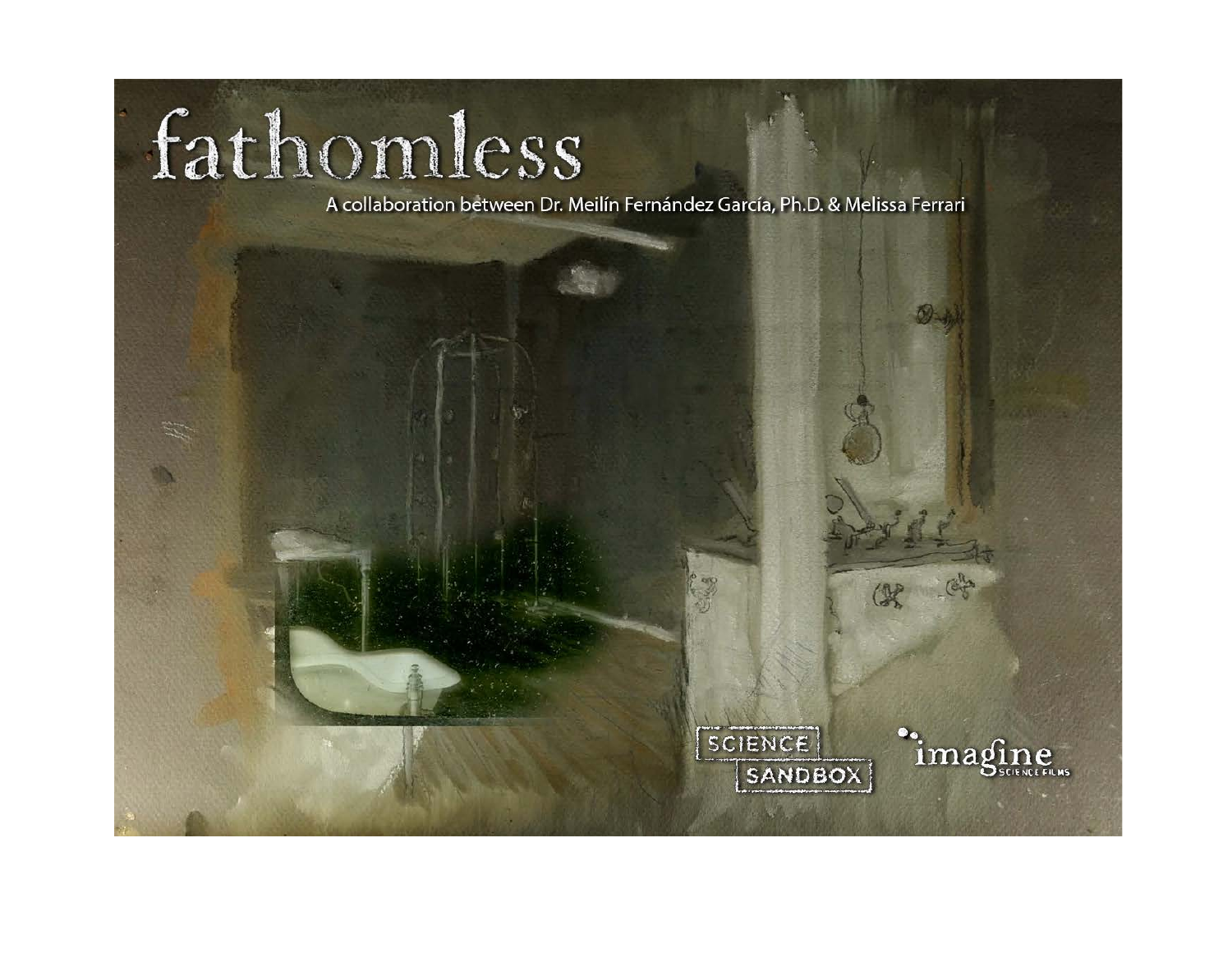# **Synopsis**

Fathom, a unit to measure depth. A medical-science trajectory toward understanding the deep complexity of minds and the perception of people living with mental illness. *Fathomless* is an experimental animated documentary short that collages the history of psychiatry, including the themes of invisibility, control, demonization, as well as the struggle to find both solid science and the path to compassionate, effective treatment in neuropsychiatry.

*Fathomless* is a collaboration between neuropsychiatrist Dr. Meilín Fernández García, who created all lab imaging in the film, and filmmaker/animator Melissa Ferrari.

Visually, *Fathomless* approaches the history of scientific imaging — from the similar aesthetic sensibilities of microscopes and magic lanterns to methods for visualizing "unseeable" conditions. A palimpsest of hand-drawn animation travels through spaces in the history of psychiatric treatment, incorporating antique magic lantern slides, archival references and pre-cinematic techniques. The animation evolves into Dr. Fernández García's luminous lab imaging of neurons, stem cells and organoids used in neuropsychiatric research, tracing a trajectory to the biological interior of the mind.

To further explore the social histories and implications of her field of neuropsychiatry, Dr. Fernández García conducted a series of interviews with other scientists in her lab and institution. *Fathomless* features a collage of these conversations. Dr. Fernández García works in a lab that uses CRISPR technology and stem cells to research the neurons of people with psychiatric illnesses. Her research is part of a new chapter of psychiatry - one that understands the physiological components of psychiatric disorders and seeks to develop new treatments rooted in biology. Mental illness today is still so frequently criminalized and misunderstood socially, and Dr. Fernández García's work could help change perceptions within the general public and political spheres.

The foundation for this film was commissioned for the Imagine Science Film Festival Symbiosis Competition with support from Science Sandbox, which pairs scientists and filmmakers to create a short film. The work-in-progress of *Fathomless* was awarded first place in the Symbiosis Competition, and production was completed in October 2021.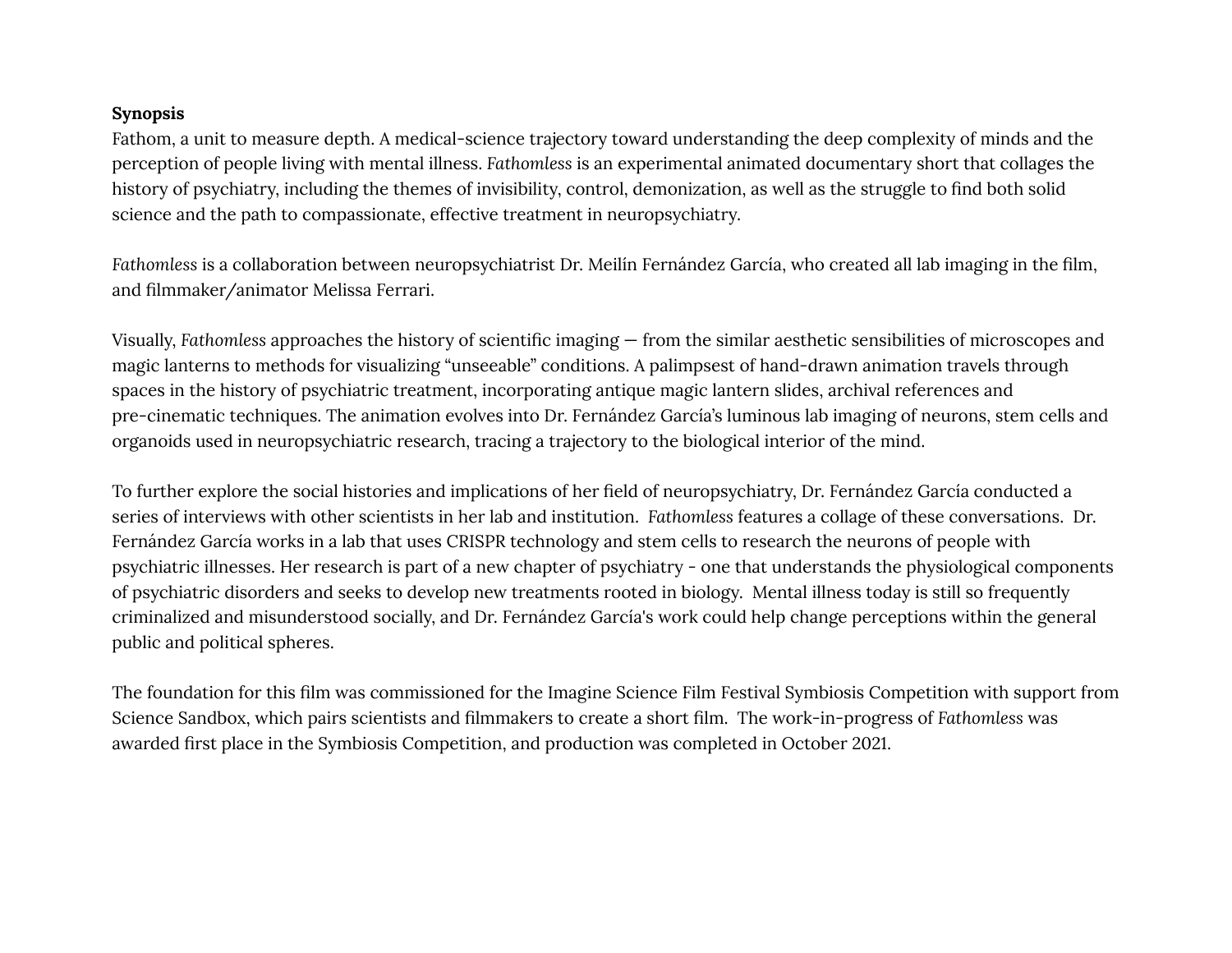### **Filmmaker Bios**

**Dr. Meilín Fernández García** is a biochemist and molecular biologist specializing in Functional Genomics and Genetic Engineering in Neuropsychiatric Research. Raised in Puerto Rico, and a first-gen student she left to become a biochemist at the University of Pennsylvania. Currently a postdoctoral Associate at Yale University, she researches the pathophysiology of neuropsychiatric disorders using human stem cells derived neurons and multiplexed CRISPR technologies. Outside of the lab she is an amateur Asian-cuisine home cook, world traveler. *First-time Filmmaker.*

**Melissa Ferrari** is a nonfiction filmmaker, experimental animation artist & magic lanternist. Her practice engages with the politics of contemporary pseudoscience and skepticism, the history of phantasmagoria and documentary, and the mythification of science. Melissa's films and magic lantern performances have been shown internationally in venues such as the Ottawa International Animation Festival, Hauser & Wirth, Ann Arbor Film Festival and Slamdance. She lives in Los Angeles, where she recently received her MFA in Experimental Animation from CalArts. Melissa currently teaches at Cal State LA and Queens College. Her work as a freelance documentary animator has been featured in publications such as *The New York Times Op-Docs*, MoMA New York, Nautilus, and PBS.

*Filmography Phototaxis* (2017) *Agnodice* (2018) *Relict* (2020) *Fathomless* (2021)



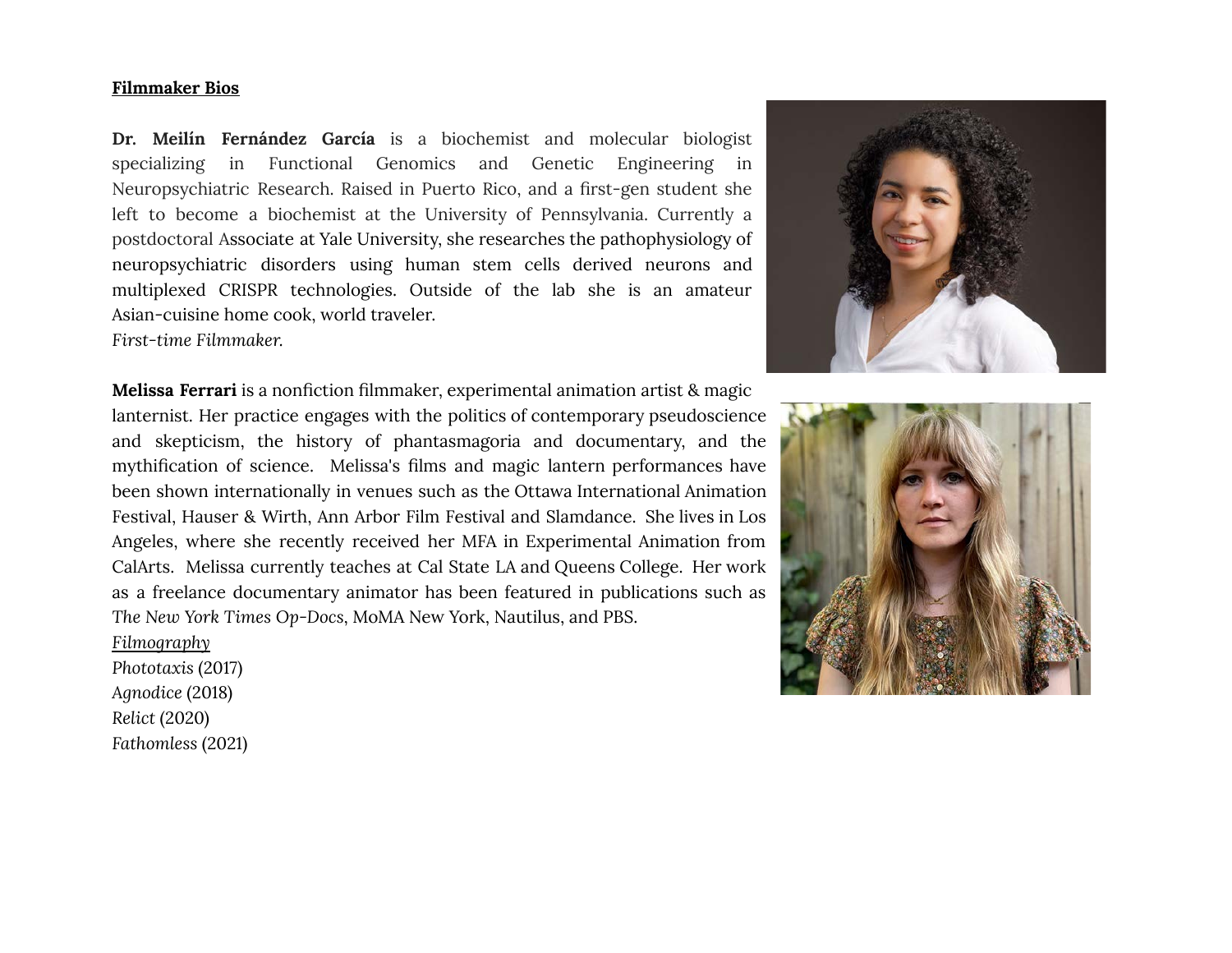### **Credits**

**Co-Directors**: Meilín Fernández García Melissa Ferrari **Animation & Editing:** Melissa Ferrari Meilín Fernández García **Lab Footage:** Meilín Fernández García **Assistant Animation**: Jamie Wolfe Jordan Wong Chris Bishop **Interviewees** Kristen Brennand, PhD, Stem Cell Biologist, Neuropsychiatry & Genetics Research Associate Professor, Icahn School of Medicine at Mount Sinai

> Carina Seah, M.S. M.D./Ph.D. Student in Genetics Icahn School of Medicine at Mount Sinai

Sam Powell M.D.,Ph.D student Chair of the EHHOP Mental Health Clinic

Michael Deans, Ph.D. Neuroscientist Icahn School of Medicine at Mount Sinai

Aleta Murphy, B.A. Organoid Specialist, Neuroscientist Icahn School of Medicine at Mount Sinai

**Supported By** Science Sandbox & Imagine Science Films